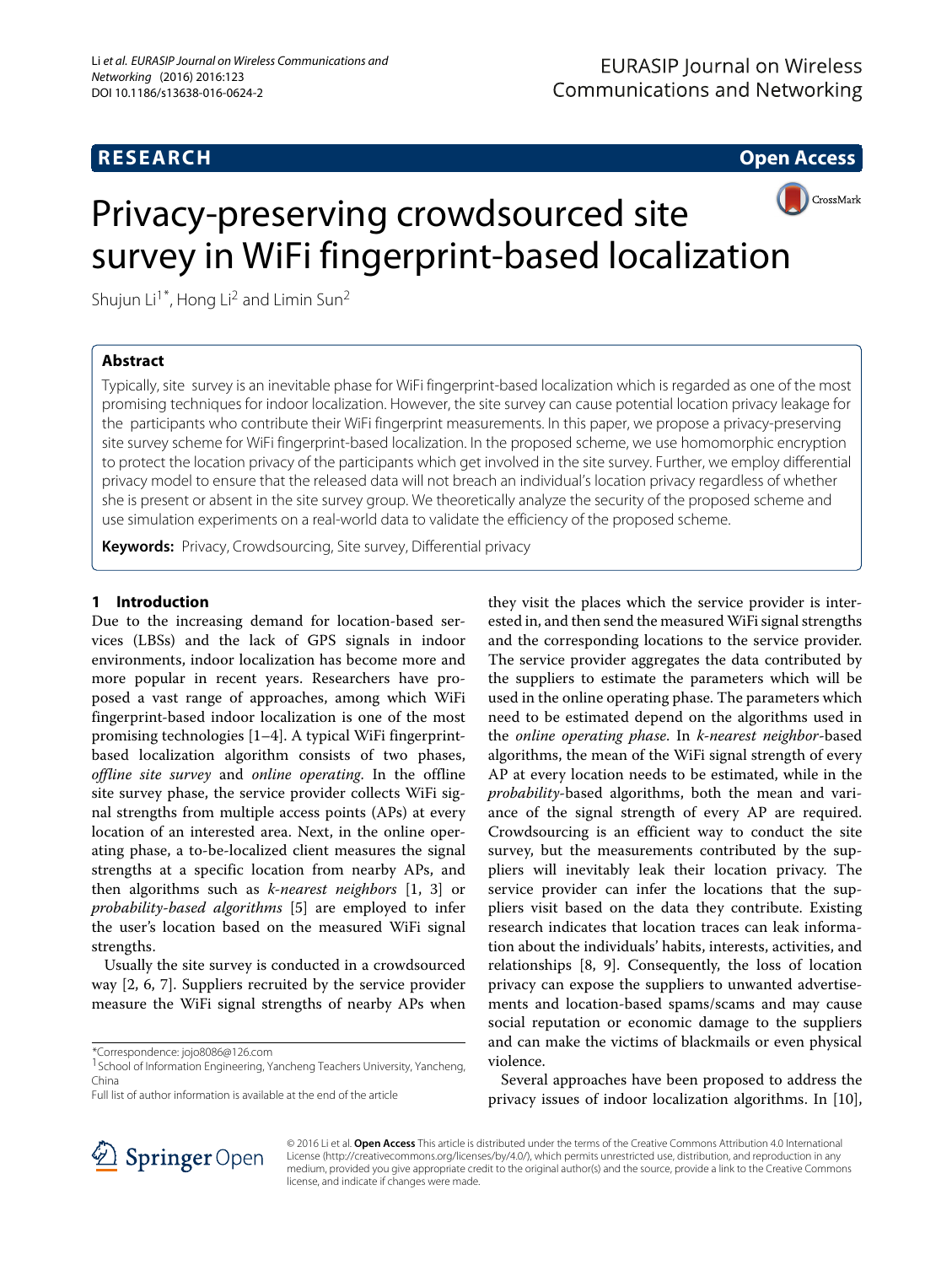Shu et al. studied the privacy issues in range-based localization algorithms and proposed a scheme to protect users' privacy during the localization process. In [\[11\]](#page-7-10), Wang et al. developed a privacy-preserving fuzzy localization scheme with CSI (Channel State Information) fingerprint. These privacy-preserving schemes were not designed for WiFi fingerprint-based localization algorithms; thus, they cannot be used to address the privacy issues presented in this paper. The most closely related work to this paper is that of Li et al. [\[12\]](#page-7-11) which proposed a privacy-preserving scheme to address the privacy issues of the online operating phase in WiFi fingerprintbased localization algorithms . However, they did not consider the privacy leaks of the offline site survey phase.

In this paper, we propose a privacy-preserving site survey scheme which can protect the suppliers' location privacy in crowdsourcing-based site survey for WiFi fingerprint-based localization and, at the same time, can ensure the usability of the aggregated result for the service provider. Under this scheme, all the suppliers involved in the site survey form a group and they cooperate with each other to hide their measurements from the service provider based on homomorphic encryption. Further, every supplier releases her measurements in a differential private manner to guarantee that the released data will not breach an individual's location privacy regardless of whether she is present or absent in the group. The contributions of this paper are summarized as follows:

- To the best of our knowledge, this work is the first to address the privacy issues of the site survey in WiFi fingerprint-based localization algorithms.
- We propose a privacy-preserving site survey scheme for WiFi fingerprint-based localization based on homomorphic encryption and differential privacy model.
- We theoretically analyze the security of the proposed scheme and carry out simulation experiments on a real-world dataset to evaluate the performance of our scheme.

The rest of the paper is organized as follows. We first discuss the related work and introduce the background. Then, we present the detailed design of our scheme and the security analysis. Finally, we report the evaluation results and conclude this paper.

## **2 Related work**

Location privacy in LBSs has been widely studied in the literature. In general, all the existing works can be classified into two categories: *privacy-preserving service request* and *privacy-preserving localization*.

## **2.1 Privacy-preserving service request**

In LBSs, users send their locations to the service provider to get the services, which will inevitably leak their privacy. Many schemes have been proposed to protect users' location privacy when they request the location-based services. *k*-anonymity [\[13,](#page-7-12) [14\]](#page-7-13) provides a form of plausible deniability by ensuring that the client cannot be individually identified from a group of *k* clients. Mix zone-based schemes [\[15\]](#page-7-14) divide the whole region into application and mix zones. Clients report their locations in application zones and receive new, unused pseudonyms at mix zones. Cryptography-based approaches [\[16,](#page-7-15) [17\]](#page-7-16) protect users' location privacy based on secure multiparty computation protocols. Since all the above schemes focus on the privacy issues when users request the location services, thus they cannot be used to address the privacy issues we discuss in this paper.

#### **2.2 Privacy-preserving localization**

To address the location privacy issues in localization, Shu et al. [\[10\]](#page-7-9) addressed the privacy leakage problem for range-based localization algorithms, thus preventing the leakage of the location information of both the target and the anchors. Wang et al. [\[11\]](#page-7-10) developed a privacypreserving fuzzy localization scheme with CSI fingerprint using homomorphic encryption and fuzzy logic. These privacy-preserving schemes were not designed for WiFi fingerprint-based localization; thus, they cannot be used to address the privacy issues presented in this paper. Li et al. [\[12\]](#page-7-11) studied the privacy issues in WiFi fingerprint-based localization and proposed a privacypreserving scheme to protect both the users' and the service provider's privacy during the online operating phase. However, they did not consider the privacy leaks during the site survey phase.

## **3 Background**

## **3.1 WiFi fingerprint-based localization**

The process of WiFi fingerprint-based localization can be divided into two phases: offline site survey phase and online operating phase. In the offline site survey phase, a supplier  $u_i$  recruited by the service provider measures the WiFi signal strengths  $V_s^i$  of nearby APs when they visit a place  $l_s$  and send  $(l_s, V_s^i)$  to the service provider which aggregates the measurements and estimates the parameters which will be used in the online operating phase. In the online operating phase, a to-be-localized user measures the WiFi signal strengths at her current location, denoted as  $V' = \left(v'_1, v'_2, \ldots, v'_j, \ldots, v'_N\right)$ . Then, the service provider uses *k-nearest neighbors* or *probabilitybased algorithms* to determine the location of the user.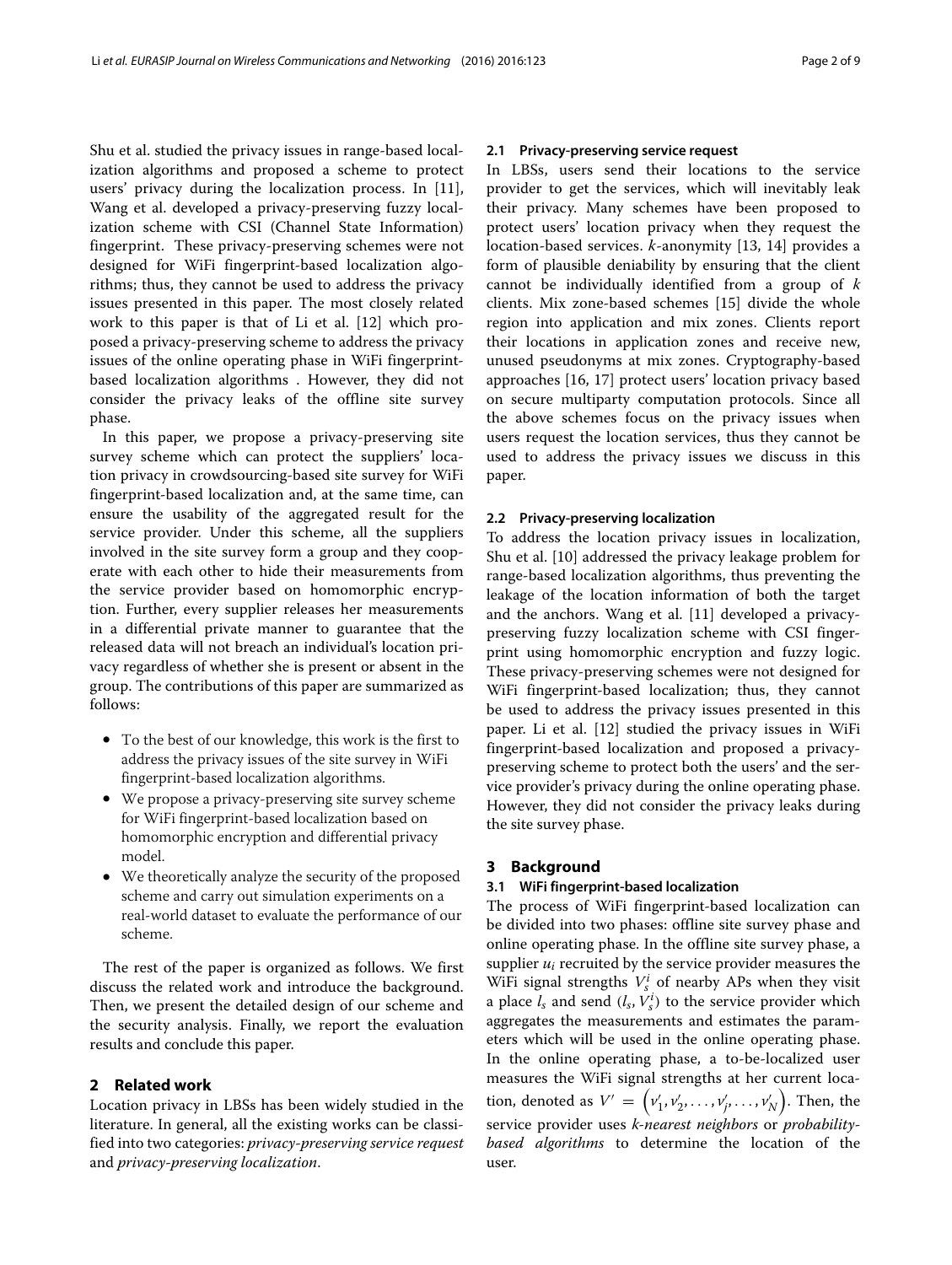In *k-nearest neighbor*-based algorithms [\[1,](#page-7-0) [3\]](#page-7-2), the service provider estimates the average WiFi signal strengths  $\overline{V_s}$  at every location  $l_s$  based on the suppliers' measurements and stores  $(l_s, \overline{V_s})$  in the WiFi fingerprint database. In the online operating phase, *k*-nearest neighbors of *V* are identified from the database to estimate the location of the user. In *probability-based* algorithms [\[18,](#page-7-17) [19\]](#page-8-0), the location loc of the user is determined based on the Bayes' theorem

$$
loc = \underset{l \in L}{\arg \max} P(l|V')
$$
  
= 
$$
\underset{l \in L}{\arg \max} P(l|\nu'_1, \nu'_2, \dots, \nu'_n)
$$
  
= 
$$
\underset{l \in L}{\arg \max} \left( P(l) \cdot \prod_{i=1}^n P(\nu'_i|l) \right).
$$
 (1)

A common assumption is that the signal strength of AP*<sup>i</sup>* at location *l* follows a normal distribution parameterized with mean  $\mu$  and variance  $\delta$ . The parameters  $\mu$ and  $\delta$  are estimated by the service provider based on the measurements of the suppliers.

#### **3.2 Differential privacy**

The concept of differential privacy is originally introduced by Dwork [\[20\]](#page-8-1). Differential privacy ensures that a supplier is not at increasing risk of privacy when she participates in a certain statistical database. An algorithm  $A$  is  $\epsilon$ differential privacy, if for any datasets  $D_1$  and  $D_2$ , where  $D_1$  and  $D_2$  differ in at most one record, and for all subsets of possible answers  $S \subseteq \text{Range}(\mathcal{A})$ ,

$$
Pr(\mathcal{A}(D_1) \in S) \le e^{\epsilon} \cdot Pr(\mathcal{A}(D_2) \in S).
$$
 (2)

The above equation indicates that the output of  $A$ is insensitive to the modification of any single user's data in the datasets (including its removal or addition). The parameter  $\epsilon$  allows us to control the balance between the level of privacy and the data utility. A smaller  $\epsilon$  implies stronger privacy. One common way to achieve differential privacy is to add Laplace noises to the original output of  $A$  according to the following theorem.

<span id="page-2-1"></span>**Theorem 1.** For all  $f : D \rightarrow \mathbb{R}^d$ , the following *mechanism*  $\hat{A}$  *is*  $\epsilon$ -differential private:  $\hat{A}(D) = f(D) + f(D)$  $\mathcal{L}(\Delta(f)/\epsilon)$ , where  $\mathcal{L}(\Delta(f)/\epsilon)$  is an independently gener*ated random variable following the Laplace distribution* and  $\Delta(f)$  denotes the global sensitivity of f, which is defined *as follows:*

$$
\Delta f = \max_{D_1, D_2} |f(D_1) - f(D_2)| \tag{3}
$$

for all 
$$
D_1
$$
 and  $D_2$  differing in at most one record.

## **3.3 The Paillier cryptosystem**

In this work, we employ the Paillier cryptosystem as our cryptographic primitive. Invented by Pascal Paillier [\[21\]](#page-8-2), the Paillier cryptosystem is a probabilistic asymmetric algorithm based on the decisional composite residuosity problem. Paillier cryptosystem is summarized below to facilitate the understanding of our algorithm.

- Key generation: To construct the public and private keys, one first chooses two large primes <sup>p</sup>, <sup>q</sup> of equivalent length and computes  $N = pq$ ,  $\lambda = lcm(p - 1, q - 1), g = N + 1,$  and  $\mu = \varphi(N)^{-1}$ mod *n*, where  $\varphi(N) = (p-1)(q-1)$ . The public key PK and private key PR are  $(N, g)$  and  $(\lambda, \mu)$ , respectively.
- Encryption: Let <sup>m</sup> be the plaintext to be encrypted. We denote the ciphertext of <sup>m</sup> by *E*(*m*), which is given by

$$
E(m) = g^m r^N \mod N^2,
$$
 (4)

where  $r \in \mathbb{Z}_N$  is a random number.

• Decryption: Let c be the ciphertext, the plaintext *D*(*m*) is obtained by

$$
D(m) = L(c^{\lambda} \mod N^2)\mu \mod N. \tag{5}
$$

The Paillier cryptosystem is additively homomorphic. Given only the public key, one can compute  $E(m_1 + m_2)$ from  $E(m_1)$  and  $E(m_2)$  as follows:

$$
E(m_1 + m_2 \mod N) = E(m_1) \cdot E(m_2) \mod N^2
$$
. (6)

## **4 System model and problem formulation 4.1 System model**

A typical scenario of crowdsourcing-based site survey in WiFi fingerprint-based localization is depicted in Fig. [1.](#page-2-0) In general, there are *n* suppliers and an aggregator (i.e., the service provider). The suppliers could be volunteers or workers recruited by the service provider. Every

<span id="page-2-0"></span>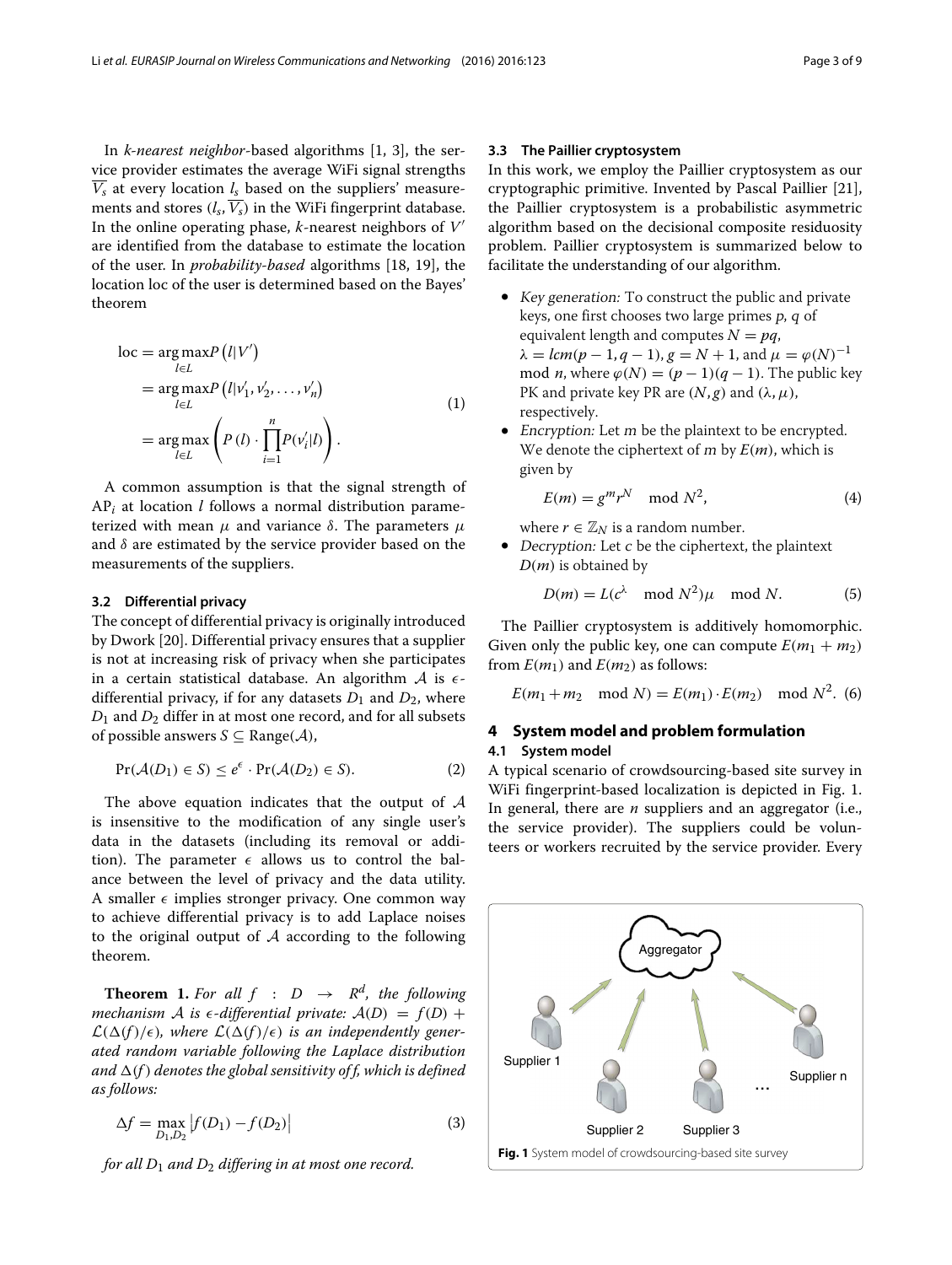supplier  $u_i$  records the WiFi signal strengths  $V_i^s$  =  $(v_i^{s1}, v_i^{s2}, \ldots, v_i^{s_j}, \ldots)$  when she visits location  $l_s$  and stores  $(l_s, V_i^s)$  in her local database  $V_i$ , where  $v_i^{sj}$  is the measured WiFi signal strength of the *j*th AP,  $1 \le i \le n$ ,  $l_s \in L$ , and *L* is a location set defined by the service provider. The aggregator collects the measurements from the suppliers and would like to estimate the mean and variance of the WiFi signal strengths of every AP at every specific location in *L* based on the measurements of the suppliers.

## **4.2 Design goal**

In the crowdsourcing-based site survey, the aggregator estimates the parameters based on the data (i.e., the measured WiFi signal strengths and the corresponding locations) contributed by the suppliers. However, the released data inevitably leak the location privacy of the suppliers. The aggregator can learn the locations that the suppliers visit. The goal of this paper is to ensure that the aggregator can estimate the mean and variance of WiFi signal strengths of every AP at every location in *L*, and at the same time, the location privacy of the suppliers is not compromised. In detail, we want to achieve the following privacy goals:

- Location privacy: Our scheme should ensure that the aggregator cannot learn the locations that the suppliers visited before. Also, the WiFi signal strengths collected by the suppliers should not be revealed, since the aggregator can infer their location privacy based on their measured WiFi signal strengths.
- Differential privacy: In the crowdsourcing-based site survey, even though the measurements of every supplier are completely hidden from the aggregator, it still can infer the location privacy of a supplier *ui* by comparing the aggregating result when the *ui* is in the site survey group and that when  $u_i$  is not in the site survey group.<sup>1</sup> Therefore, our scheme should achieve differential privacy which has been accepted as a standard for privacy preservation [\[20,](#page-8-1) [22\]](#page-8-3). Differential privacy can guarantee that the aggregator can retrieve information about any supplier only up to a predefined threshold, no matter what auxiliary information it knows about that supplier.

In this paper, we adopt the "honest-but-curious" model which assumes that each player honestly follows the designated protocols and procedures while it intends to disclose the other's private information.

## **5 Privacy-preserving site survey**

In this section, we present a novel privacy-preserving crowdsourcing-based site survey scheme which can estimate the distribution of the WiFi signal strengths at each

specific location without leaking the privacy of each supplier. The proposed scheme consists of four phases which are detailed as follows.

## **5.1 Preparation and initiation**

In this phase, *n* suppliers and an aggregator form a site survey group. Within this site survey group, every supplier *ui* generates its public key PK*<sup>i</sup>* and private key PR*<sup>i</sup>* using the Paillier cryptosystem and then sends the public key PK*<sup>i</sup>* to other suppliers and the aggregator. The above process can be executed offline and only needs to be performed once. If the aggregator wants to estimate the mean and variance of the WiFi signal strengths from the *j*th AP at location *ls*, it sends a request with  $\langle AP_j, l_s \rangle$  to every supplier in this group.

## **5.2 Adding noises**

After receiving the aggregator's request, every supplier *ui* first queries its local dataset  $V_i$  to get a tuple  $(m_i, v_i^{sj})$ , where  $m_i$  indicates whether the supplier  $u_i$  visited location  $l_s$  before and  $v_i^{sj}$  is the measured WiFi signal strength of the *j*th AP at location  $l_s$ . If the supplier  $u_i$  visited location  $l_s$  before,  $m_i$  is set to 1 and  $v_i^{sj}$  is set to the measured WiFi signal strength. If the supplier  $u_i$  never visited location  $l_s$ before,  $m_i$  and  $v_i^{sj}$  are both set to 0.

To ensure that the presence or absence of the supplier  $u_i$  in the site survey group will not significantly increase her chance of being compromised (i.e., to achieve  $\epsilon$ -differential privacy), every supplier  $u_i$  adds appropriately chosen random noises to  $v_i^{sj}$  and  $m_i$  as follows:

$$
v_i' = v_i^{sj} + \mathcal{G}_1(n, \lambda_1) - \mathcal{G}_2(n, \lambda_1),
$$
 (7)

$$
m'_i = m_i + \mathcal{G}_3(n, \lambda_2) - \mathcal{G}_4(n, \lambda_2), \tag{8}
$$

where  $G_1(n, \lambda_1)$  and  $G_2(n, \lambda_1)$  are independent and identically distributed (i.i.d.) random variables having gamma distribution with probability density function (PDF)

$$
g(x, n, \lambda_1) = \frac{(1/\lambda_1)^{1/n}}{\Gamma(1/n)} x^{\frac{1}{n}-1} e^{-x/\lambda_1},
$$
\n(9)

and  $G_3(n, \lambda_2)$  and  $G_4(n, \lambda_2)$  are i.i.d. random variables having gamma distribution with PDF

$$
g(x, n, \lambda_2) = \frac{(1/\lambda_2)^{1/n}}{\Gamma(1/n)} x^{\frac{1}{n}-1} e^{-x/\lambda_2}.
$$
 (10)

 $\lambda_1 = \Delta f_1/\epsilon$  and  $\lambda_2 = \Delta f_2/\epsilon$ , where  $\Delta f_1$  and  $\Delta f_2$  are the global sensitivity of the WiFi signal strength and *m*, respectively. Since the WiFi signal strength ranges from −90 to 0 dbm and *m* ∈ {0, 1}, we set  $\Delta f_1 = 90$  and  $\Delta f_2 =$ 1. The parameter  $\epsilon$  controls the trade-off between the desired privacy level and the data utility. A smaller  $\epsilon$  yields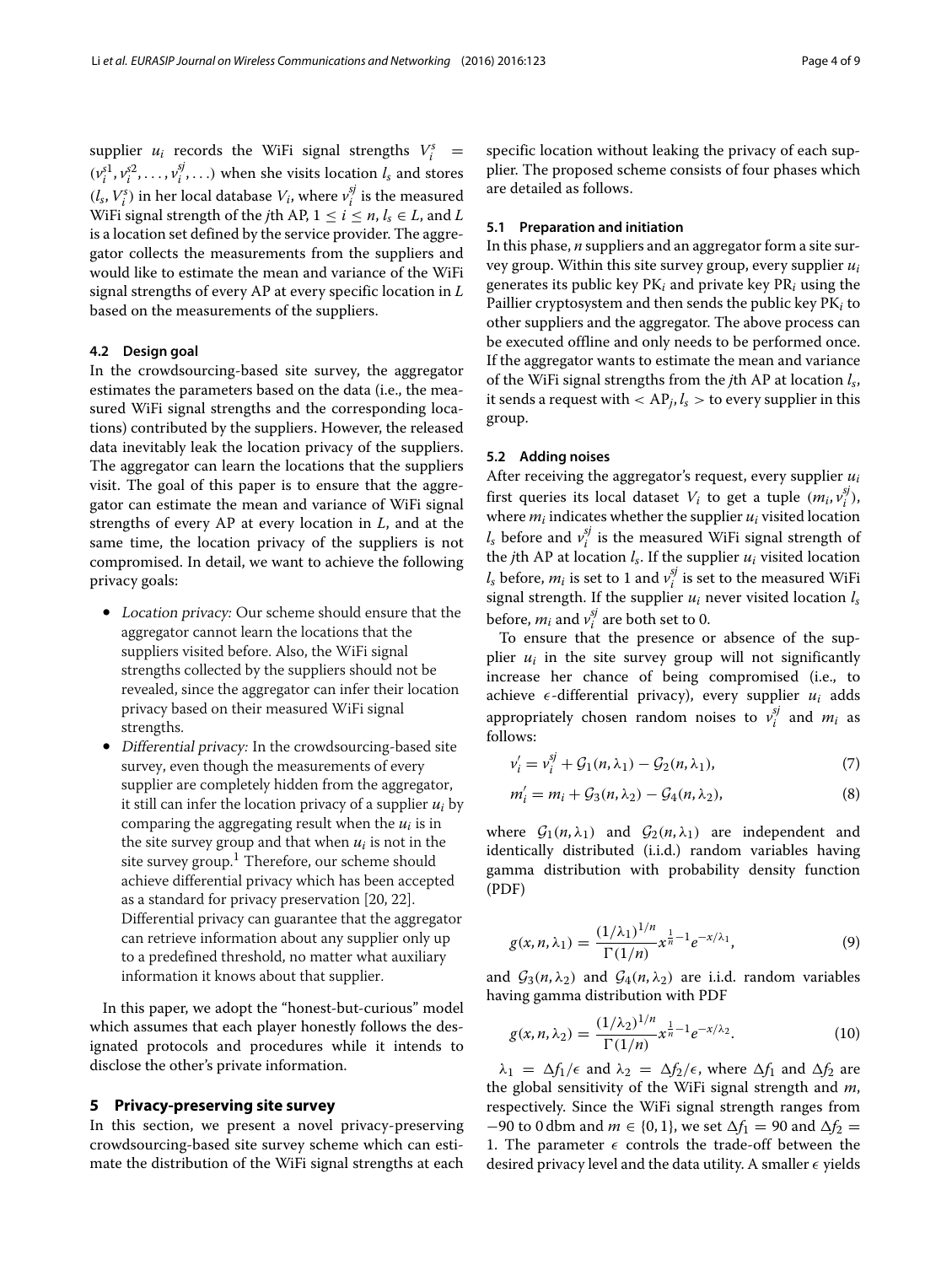a stronger privacy guarantee but generates more noises. In the evaluation section, we will investigate the impact of  $\epsilon$  on the data utility. We will prove that the proposed scheme can achieve  $\epsilon$ -differential privacy in the next section.

## **5.3 Encrypting data**

After adding noises to her data, every supplier employs secret sharing [\[23\]](#page-8-4) and Paillier cryptosystem to hide her data from the aggregator. For simplicity, we only demonstrate how to hide  $v'_i$ . The way to hide  $m'_i$  is the same. Each supplier  $u_i$  first splits  $v'_i$  into *n* random shares as follows:

$$
u_1 : v'_1 = v'_{11} + v'_{12} + \dots + v'_{1i} + \dots + v'_{1n} \mod \eta
$$
  
\n
$$
u_2 : v'_2 = v'_{21} + v'_{22} + \dots + v'_{2i} + \dots + v'_{2n} \mod \eta
$$
  
\n...  
\n
$$
u_i : v'_i = v'_{i1} + v'_{i2} + \dots + v'_{ii} + \dots + v'_{in} \mod \eta
$$
  
\n...  
\n
$$
u_n : v'_n = v'_{n1} + v'_{n2} + \dots + v'_{ni} + \dots + v'_{nn} \mod \eta,
$$
  
\n(11)

where η is a large integer. Then, each supplier *ui* keeps  $\nu'_{ii}$  for herself, encrypts  $\nu'_{ij}$  using the public key of supplier  $u_j$ , and then sends  $E_{\text{PK}_j}(v'_{ij})$  to the aggregator. After the aggregator receives the encrypted shares from all the suppliers, she adds the shares which are encrypted by the same public key based on the additively homomorphic property of the Paillier cryptosystem as follows:

$$
V_1 = E_{PK_1}(\sum_{j\neq 1} v'_{j1}) = \prod_{j\neq 1} E_{PK_1}(v'_{j1})
$$
  
\n
$$
V_2 = E_{PK_2}(\sum_{j\neq 2} v'_{j2}) = \prod_{j\neq 2} E_{PK_2}(v'_{j2})
$$
  
\n...  
\n
$$
V_i = E_{PK_i}(\sum_{j\neq i} v'_{ji}) = \prod_{j\neq i} E_{PK_i}(v'_{ji})
$$
  
\n...  
\n
$$
V_n = E_{PK_n}(\sum_{j\neq n} v'_{jn}) = \prod_{j\neq n} E_{PK_n}(v'_{jn}).
$$
  
\n(12)

Then, the aggregator sends  $V_i$  to the supplier  $u_i$ . Every supplier  $u_i$  decrypts  $V_i$  using her secret key  $PR_i$ , and adds her share  $v'_{ii}$  to  $D_{PK_i}(V_i)$  to get  $V'_i = \sum_{j=1}^n v'_{ji}$ in plaintext and sends  $V_i'$  to the aggregator. Adding all  $V_i'(1 \le i \le n)$  together, the aggregator can get  $V' = \sum_{i=1}^n V_i$  which is equal with  $\sum_{i=1}^n V_i$  We will prove its  $V_i'(1 \leq i \leq n)$  together, the aggregator can get  $V' = \sum_{i=1}^n V_i'$  which is equal with  $\sum_{i=1}^n v_i'$ . We will prove its correctness in next section. In the same way, every supplier can hide  $m'_i$  from others, but the aggregator can get  $M' = \sum_{i=1}^{n} m'_i$ .

#### **5.4 Estimating the parameters**

After getting  $V' = \sum_{i=1}^{n} v'_i$  and  $M' = \sum_{i=1}^{n} m'_i$ , the aggregator can estimate the mean (denoted as  $\mu'$ ) of the WiFi signal strengths of  $AP_t$  at location  $l_s$  as follows:

$$
\mu' = \frac{V'}{M'} = \frac{\sum_{i=1}^{n} v'_i}{\sum_{i=1}^{n} m'_i}.
$$
\n(13)

Since every supplier adds controlled noises to her data, the estimated mean  $\mu'$  is not exactly the same as  $\mu$  =  $\sum_{i=1}^{n} v_i^{sj} / \sum_{i=1}^{n} m_i$ . The estimation error is controlled by the parameter  $\epsilon$ . We will investigate the impact of  $\epsilon$  on the estimation errors and show that the localization accuracy when we use  $\mu'$  is comparable with that when we use  $\mu$  in most cases.

To estimate the variance  $\delta'$ , the aggregator send  $\mu'$  back to every supplier  $u_i$  which can then get  $\delta_i$  as follows:

$$
\delta_i = \begin{cases} (v_i^{sj} - \mu')^2, \text{ if } m_i = 1\\ 0, \text{ if } m_i = 0. \end{cases}
$$
 (14)

Following the same rules described above, every supplier *u<sub>i</sub>* adds a random noise  $G_5(n, \lambda_1) - G_6(n, \lambda_3)$  to  $\delta_i$ to get  $\delta'_i = \delta_i + \mathcal{G}_5(n, \lambda_1) - \mathcal{G}_6(n, \lambda_3)$ , and then sends  $\delta'_i$ to the aggregator in a secret way.  $G_5(n, \lambda_1)$  and  $G_6(n, \lambda_3)$ are i.i.d. random variables having gamma distribution with PDF

$$
g(x, n, \lambda_3) = \frac{(1/\lambda_3)^{1/n}}{\Gamma(1/n)} x^{\frac{1}{n}-1} e^{-x/\lambda_3},
$$
\n(15)

where  $\lambda_3 = 90^2/\epsilon$ . Following the same rules above, the aggregator computes  $\sum_{i=1}^{n} \delta_i^{\gamma}$  without knowing every  $\delta_i^{\gamma}$ , and the variance of the WiFi signal strengths of AP*<sup>t</sup>* at location  $l_s$  can be estimated by  $\delta' = \sum_{i=1}^n \delta_i^7/M'.$ 

## **6 Theoretical analysis of the proposed scheme**

In this section, we will theoretically analyze the correctness of the proposed scheme and prove that the proposed scheme can achieve the desired privacy goals.

## **6.1 The correctness of the scheme**

In our scheme, we employ secret sharing and homomorphic encryption to protect the privacy of every supplier. Every supplier  $u_i$  splits her data  $v'_i$  into  $n$  shares and submits  $V'_i$  to the aggregator. Adding all  $V'_i(1 \leq i \leq n)$ together, the aggregator can get  $V' = \sum_{i=1}^{n} V'_i$ . We claim that  $V' = \sum_{i=1}^{n} V'_i$  is equal to  $\sum_{i=1}^{n} v'_i$ , which is supported by the following theorem.

<span id="page-4-0"></span>**Theorem 2.** Only given  $V_i'(1 \leq i \leq n)$ , the aggregator *can correctly compute*  $\sum_{i=1}^{n} v_i'$  *by adding*  $V_i'(1 \leq i \leq n)$ *together.*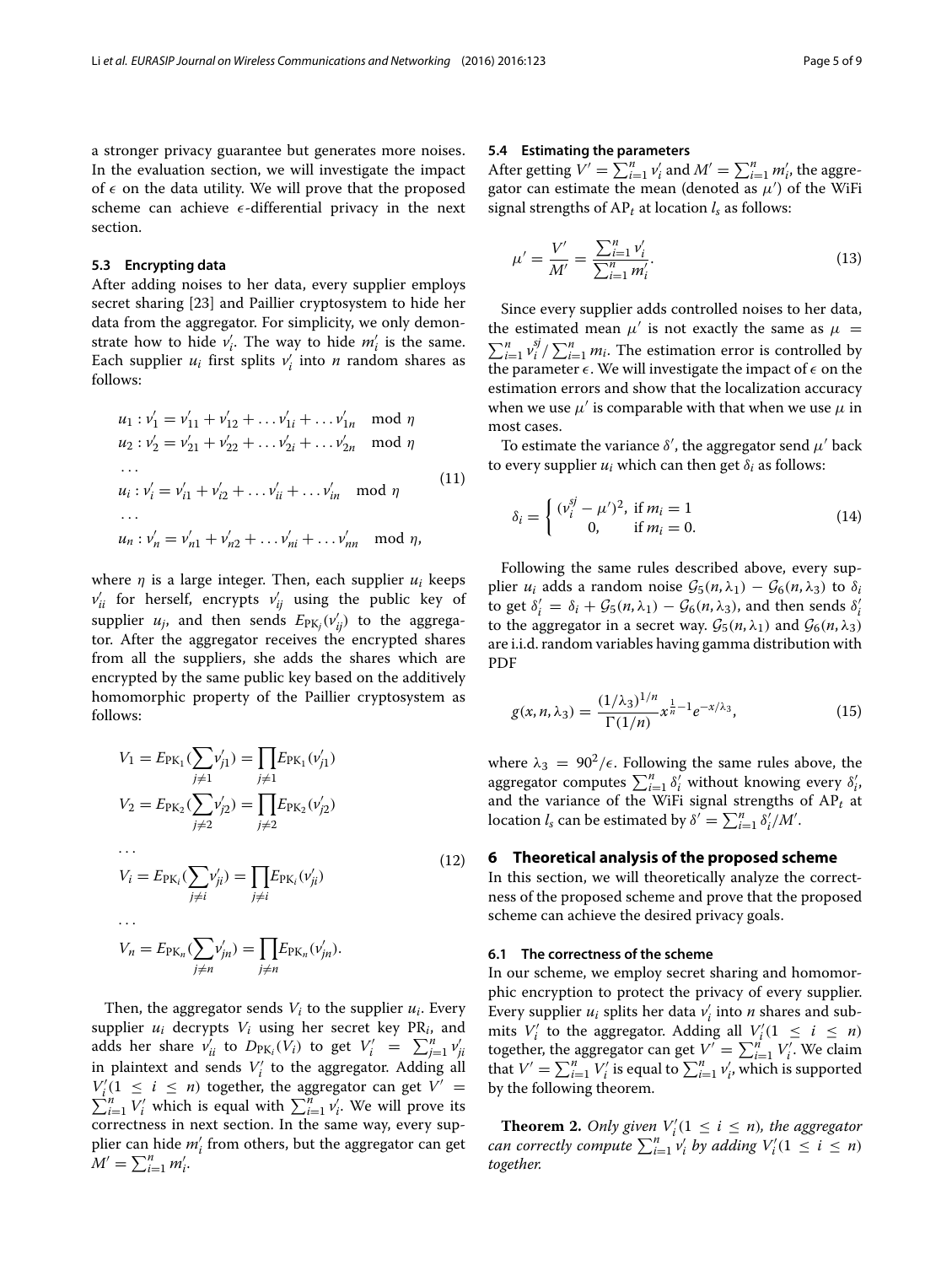*Proof.* As described above,  $V'_i = D_{\text{PK}_i}(V_i) + v'_{ii}$  thus, we have

$$
\sum_{i=1}^{n} V'_{i} = \sum_{i=1}^{n} (D_{PK_{i}}(V_{i}) + v'_{ii})
$$
  
= 
$$
\sum_{i=1}^{n} \left( D_{PK_{i}} \left( \prod_{j \neq i} E_{PK_{i}}(v'_{ji}) \right) + v'_{ii} \right)
$$

Applying the additively homomorphic property of Paillier cryptosystem, we have  $\prod$ *j*=*i*  $E_{\text{PK}_i}(v'_{ji}) = E_{\text{PK}_i}(\sum_{i,j}$  $j \neq i$ *v*- *ji*),

thus

$$
\sum_{i=1}^{n} V'_{i} = \sum_{i=1}^{n} \left( D_{\text{PK}_{i}} \left( E_{\text{PK}_{i}} \left( \sum_{j \neq i} v'_{ji} \right) + v'_{ii} \right) \right)
$$
  
= 
$$
\sum_{i=1}^{n} \left( \sum_{j \neq i} v'_{ji} + v'_{ii} \right)
$$
  
= 
$$
\sum_{i=1}^{n} \sum_{j=1}^{n} v'_{ji} = \sum_{i=1}^{n} v'_{i}
$$

Then, we have  $\sum_{i=1}^{n} V_i' = \sum_{i=1}^{n} v_i'$ , which proves Theorem [2.](#page-4-0)

Following the same rules, we can also prove that the aggregator can correctly compute  $\sum_{i=1}^{n} m'_i$  and  $\sum_{i=1}^{n} \delta'_i$ . Therefore, the correctness of the proposed scheme is proved.

#### **6.2 The security of the scheme**

In the proposed scheme, every supplier adds random noises having gamma distribution to achieve differential privacy and further employs secret sharing to hide her data. We claim that the proposed scheme can achieve the desired privacy goals, which is supported by the following two Theorems:

**Theorem 3.** *The proposed scheme satisfies -differential privacy.*

*Proof.* In the proposed scheme,  $v'_i = v_i + \mathcal{G}_1(n, \lambda_1)$  –  $\mathcal{G}_2(n,\lambda_1)$ , where  $\mathcal{G}_1(n,\lambda_1)$  and  $\mathcal{G}_2(n,\lambda_1)$  are i.i.d. random variables having gamma distribution with PDF

$$
g(x, n, \lambda_1) = \frac{(1/\lambda_1)^{1/n}}{\Gamma(1/n)} x^{\frac{1}{n}-1} e^{-x/\lambda_1}
$$
 (16)

thus, we have

$$
\sum_{i=1}^{n} v'_i = \sum_{i=1}^{n} (v_i + \mathcal{G}_1(n, \lambda_1) - \mathcal{G}_2(n, \lambda_1))
$$
  
= 
$$
\sum_{i=1}^{n} v_i + \sum_{i=1}^{n} (\mathcal{G}_1(n, \lambda_1) - \mathcal{G}_2(n, \lambda_1)).
$$

Let  $\mathcal{L}(\lambda)$  denote a random variable which has a Laplace distribution with PDF  $f(x, \lambda_1) = \frac{1}{2\lambda_1} e^{\frac{|x|}{\lambda_1}}$ . According to [\[24\]](#page-8-5), the distribution of  $\mathcal{L}(\lambda_1)$  is infinitely divisible. Furthermore, for every integer  $n \geq 1$ ,  $\mathcal{L}(\lambda_1) = \sum_{i=1}^n [\mathcal{G}_1(n, \lambda_1) - \mathcal{G}_2(n, \lambda_1)],$  where  $\mathcal{G}_1(n, \lambda_1)$ and  $G_2(n, \lambda_1)$  are i.i.d. random variables having gamma distribution with PDF  $g(x, n, \lambda_1) = \frac{(1/\lambda_1)^{1/n}}{\Gamma(1/n)} x^{\frac{1}{n}-1} e^{-x/\lambda_1}$ , where  $x > 0$ . Thus, we have

$$
\sum_{i=1}^{n} v'_i = \sum_{i=1}^{n} v_i + \sum_{i=1}^{n} \mathcal{L}(\lambda_1).
$$

Similarly, we can have

$$
\sum_{i=1}^{n} m'_{i} = \sum_{i=1}^{n} m_{i} + \sum_{i=1}^{n} \mathcal{L}(\lambda_{2})
$$

$$
\sum_{i=1}^{n} \delta'_{i} = \sum_{i=1}^{n} \delta_{i} + \sum_{i=1}^{n} \mathcal{L}(\lambda_{3}),
$$

where  $\mathcal{L}(\lambda_2)$  and  $\mathcal{L}(\lambda_3)$  are two random variables following the Laplace distribution with PDF  $f(x, \lambda_1)$  =  $\frac{1}{2\lambda_2}e^{\frac{|x|}{\lambda_2}}$  and  $f(x,\lambda_3) = \frac{1}{2\lambda_3}e^{\frac{|x|}{\lambda_3}}$ , respectively. According to Theorem [1,](#page-2-1) the proposed scheme achieves  $\epsilon$ -differential privacy.  $\Box$ 

**Theorem 4.** *The proposed scheme can protect every supplier's location privacy.*

*Proof.* In the proposed scheme, every supplier *ui* splits its data  $v'_i$ ,  $m'_i$ , and  $\delta'_i$  into  $n$  random shares and sends the other encrypted  $n - 1$  shares to the aggregator. Even the aggregator gets the plaintexts of the other *n* − 1 shares, it still cannot know  $v'_i$ ,  $m'_i$ , and  $\delta'_i$  since  $u_i$  keeps one share after splitting the data. Therefore, the aggregator cannot figure out whether  $u_i$  visited  $l_s$  and the measured WiFi signal strength, which proves that the proposed scheme can protect every supplier's location privacy.  $\Box$ 

## **7 Evaluation**

In this section, we evaluate the performance of the proposed scheme. We focus on two important metrics in the evaluation: the utility of the aggregated data and the efficiency of the proposed scheme.

#### **7.1 Experiment setup**

We implement the supplier side of the proposed scheme on a Android platform with a Qualcomm Snapdragon600 Quad-Core 1.7 GHz CPU and 2 G RAM, and the aggregator side of the proposed scheme on a 32-bit computer with Intel i7 CPU of 3.4 GHz and 4 G memory. The Paillier modulus used in this work is set to 1024. In the experiments, we use a real-world WiFi fingerprint dataset to evaluate the performance of our algorithm. The dataset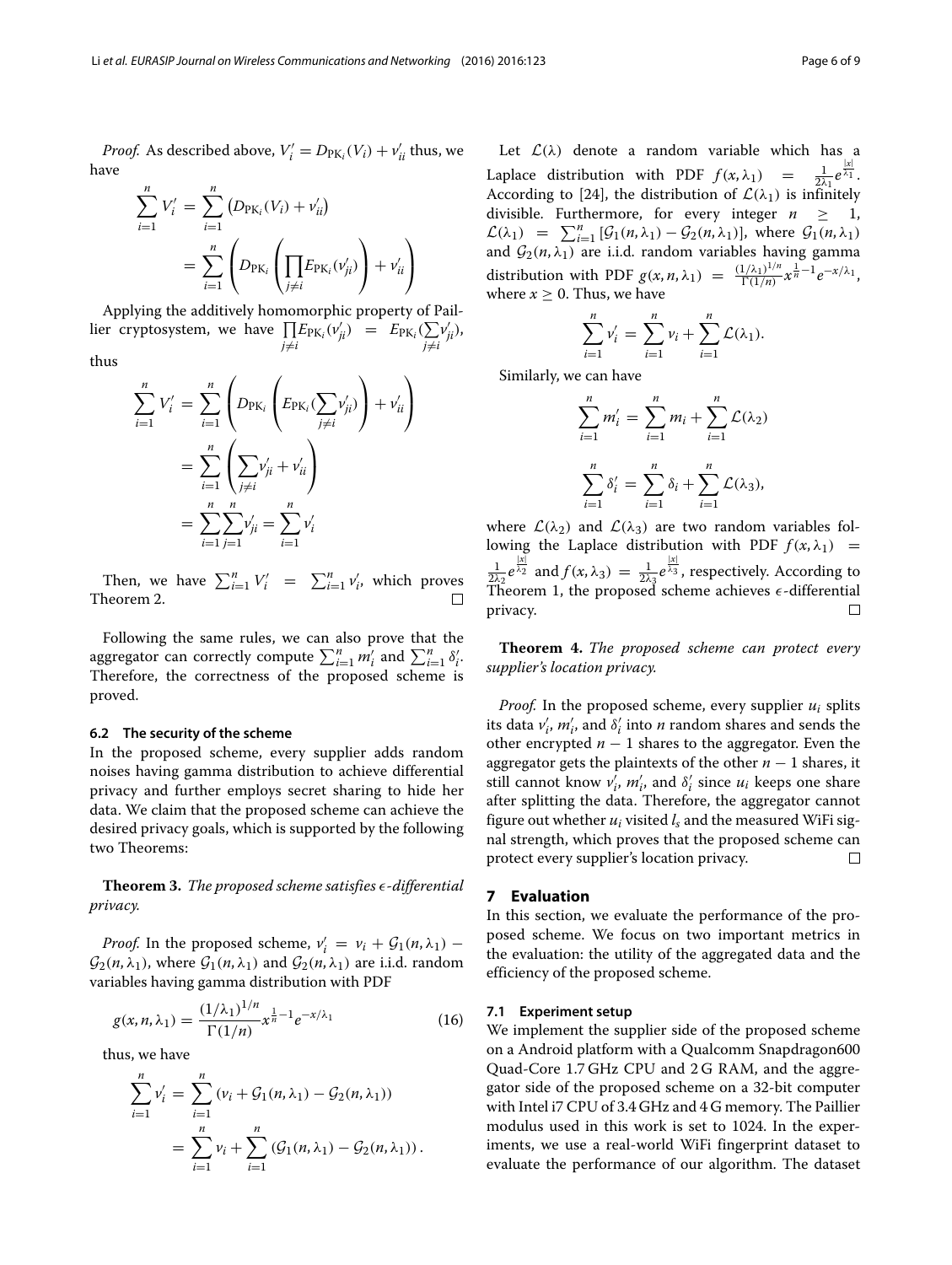has total 1000 records which are collected in a typical indoor environment. Each record contains the WiFi signal strengths from nearby APs. The total number of APs used in the experiments is 10 (i.e.,  $n = 10$ ) and the total number of locations in the indoor environment is 76 (i.e.,  $|L| = 76$ ). In the simulations, the data are randomly distributed to the suppliers and then the aggregator tries to estimate the WiFi fingerprint at every location.

## **7.2 Utility evaluation**

In the experiments, the aggregator estimates the WiFi fingerprint at every location based on the data with noises provided by the suppliers, and then uses the estimated data to offer localization service. In this section, we evaluate the impact of the added noises on the aggregated results and the accuracy of the localization.

In the proposed scheme, every supplier adds two random noises with gamma distribution to her measurements to achieve  $\epsilon$ -differential privacy. In the experiments, we employ the Euclidean distance as the metric to evaluate the usability of the data with noises. Figure [2](#page-6-0) presents the cumulative distribution function (CDF) of the Euclidean distance between the estimated WiFi fingerprint without noises and the estimated WiFi fingerprint with noises. It is observed that the accuracy of estimation increases when  $\epsilon$  increases from 0.4 to 2.0, and 80 % of the Euclidean distances between the noisy WiFi fingerprint and the original WiFi fingerprint are smaller than 6. A smaller  $\epsilon$  yields larger noises, which, on the other hand, provides a stronger privacy preservation. It is a trade-off between the utility of the data and the privacy.

Further, we investigate the impact of our privacypreserving scheme on the localization accuracy. In this paper, we employ *k-nearest neighbors* to determine the unknown locations in the online operating phase. Figure [3](#page-6-1) shows the CDF of the localization errors when  $\epsilon$  is set to different values and when no noises are added to the data. It is observed that the localization accuracy increases

<span id="page-6-0"></span>



<span id="page-6-1"></span>when  $\epsilon$  increases from 0.4 to 2.0 and the localization accuracy is the highest when no noises are added to the data. We also observed that 80 % of the localization errors are within 5 m, which implies a high data usability.

#### **7.3 Computational and communication overhead**

In this work, we employ Paillier cryptosystem as our cryptographic primitive to protect the suppliers' privacy, which inevitably brings more computational and communication overhead. In this section, we evaluate the computational and communication cost of the proposed scheme. In the experiments, we set  $\epsilon = 0.4$  and investigate the impact of the number of suppliers (i.e., *n*) on the computational time and communication overhead.

Figure [4](#page-6-2) shows the time cost on the supplier side and the aggregator side for estimating the WiFi signal strength of one AP at every location. We can see that the computational time on the supplier side is proportional to the number of the suppliers. When the number of the suppliers is set to 10, the time cost on the supplier side is 1.6 s. When the number of the suppliers reaches 100, the time cost on the supplier side is 16 s. The computational time

<span id="page-6-2"></span>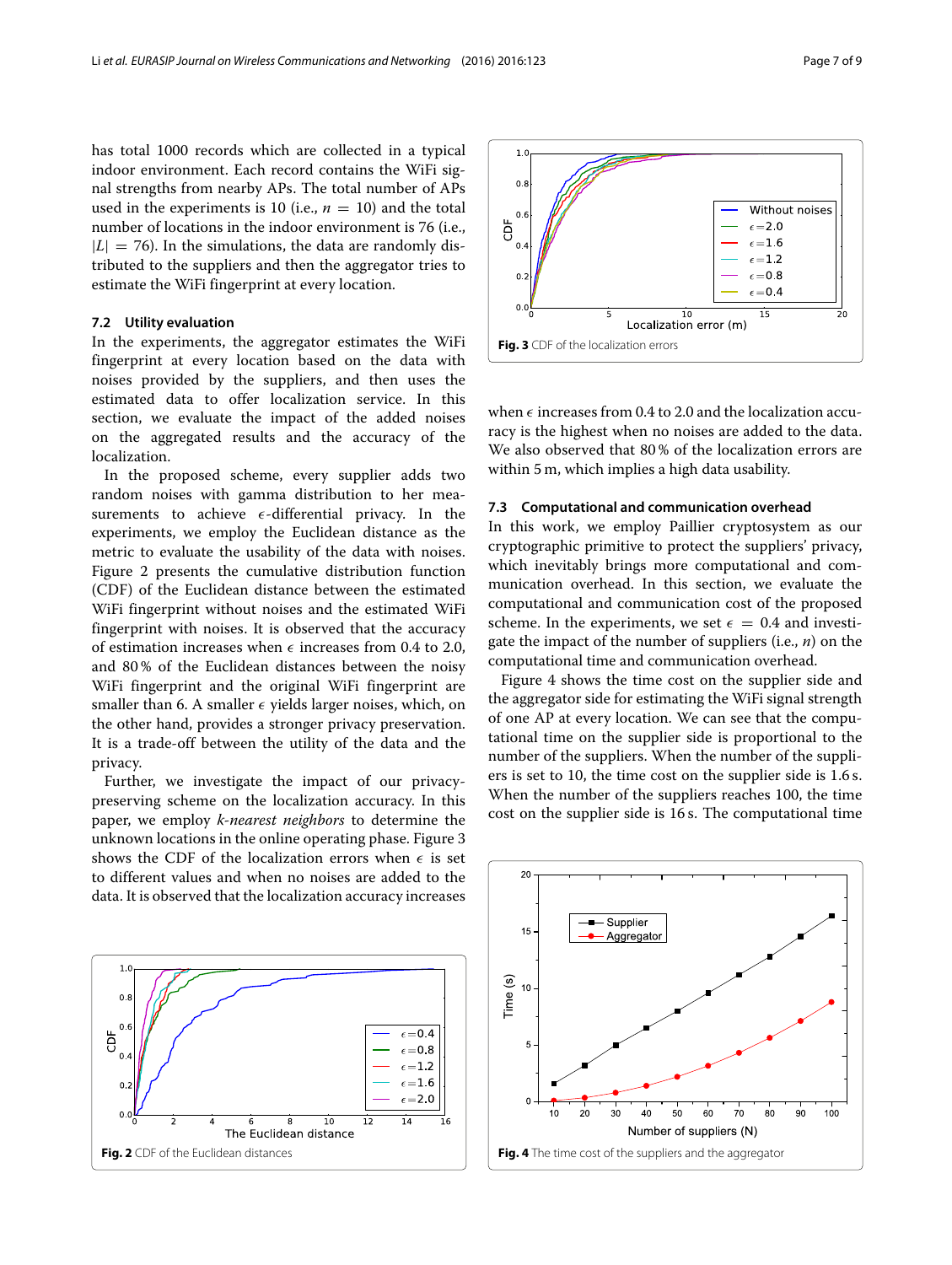<span id="page-7-18"></span>on the aggregator side is proportional to the square of the number of the suppliers. When the number of the suppliers is 10, the computational time on the aggregator side is only 0.08 s. However, when the number of the suppliers reaches 100, the computational time on the aggregator side becomes 8.8 s.

Figure [5](#page-7-18) shows the impact of the number of the suppliers on the bandwidth cost of every supplier and the aggregator. It is observed that the bandwidth cost of the supplier is proportional to the number of the suppliers. The bandwidth cost is 10 kb for every supplier when the number of the supplier is 10. The bandwidth cost increases with the increase of the number of the supplers. The bandwidth cost reaches 101 kb for every supplier when the number of the supplier is 100. The bandwidth cost on the aggregator side is proportional to the square of the number of the suppliers. When the number of the suppliers is 10, the bandwidth cost of the aggregator is only 110 kb. When the number of the suppliers is 100, the bandwidth cost becomes 10100 kb.

## **8 Conclusions**

In this work, we propose a privacy-preserving site survey scheme for WiFi fingerprint-based localization. The proposed scheme uses homomorphic encryption and differential privacy model to protect the location privacy of the participants which get involved in the site survey process of the WiFi fingerprint localization. We theoretically analyze the security of the scheme and use simulation experiments on real-world data to validate the efficiency of the proposed scheme.

## **Endnote**

 $1$  For example, assume that the mean of the WiFi signal strengths estimated by the aggregator is  $\mu_1$  when  $u_i$  is in the group, and the mean of the WiFi signal strengths is  $\mu_2$  when  $u_i$  is not in the group. The aggregagor can get

the measured WiFi signal strength of *ui* by the formula  $\mu_1 \cdot n - \mu_2 \cdot (n-1)$ , where *n* is the number of suppliers in the group.

#### **Competing interests**

The authors declare that they have no competing interests.

#### **Acknowledgements**

This work was supported in part by the National Natural Science Foundation of China (Grant No. 61472418).

#### **Author details**

<sup>1</sup> School of Information Engineering, Yancheng Teachers University, Yancheng, China. 2Beijing Key Laboratory of IOT Information Security Technology, Institute of Information Engineering, CAS, Beijing, China.

#### Received: 18 December 2015 Accepted: 24 April 2016 Published online: 04 May 2016

#### **References**

- <span id="page-7-0"></span>1. P Bahl, VN Padmanabhan, in Proc. of IEEE INFOCOM. Radar: an in-building RF-based user location and tracking system, (2000), pp. 775–784
- <span id="page-7-4"></span>2. Z Yang, C Wu, Y Liu, in Proc. of ACM MobiCom. Locating in fingerprint space: wireless indoor localization with little human intervention, (2012), pp. 269–280
- <span id="page-7-2"></span>3. H Liu, Y Gan, J Yang, S Sidhom, Y Wang, Y Chen, F Ye, in Proc. of ACM MobiCom. Push the limit of WiFi based localization for smartphones, (2012), pp. 305–316
- <span id="page-7-1"></span>4. W Cheng, D Wu, X Cheng, D Chen, in WASA. Routing for information leakage reduction in multi-channel multi-hop ad-hoc social networks, (2012), pp. 31–42
- <span id="page-7-3"></span>5. D Milioris, L Kriara, A Papakonstantinou, G Tzagkarakis, P Tsakalides, M Papadopouli, in Proceedings of the 13th ACM International Conference on Modeling, Analysis, and Simulation of Wireless and Mobile Systems. Empirical evaluation of signal-strength fingerprint positioning in wireless LANs (ACM, 2010), pp. 5–13
- <span id="page-7-5"></span>6. J Niu, B Wang, L Cheng, JJ Rodrigues, in Communications (ICC) 2015 IEEE International Conference on. WicLoc: an indoor localization system based on WiFi fingerprints and crowdsourcing (IEEE, 2015), pp. 3008–3013
- <span id="page-7-6"></span>7. J Li, Z Cai, M Yan, Y Li, in INFOCOM, year=2016 Proceedings IEEE. Using crowdsourced data in location-based social networks to explore influence maximization (IEEE, 2016)
- <span id="page-7-7"></span>8. R Shokri, G Theodorakopoulos, J Le Boudec, J Hubaux, in IEEE Symposium on Security and Privacy. Quantifying location privacy, (2011), pp. 247–262
- <span id="page-7-8"></span>9. Y He, L Sun, W Yang, H Li, A game theory-based analysis of data privacy in vehicular sensor networks. Int. J. Distrib. Sens. Networks. **2014** (2014)
- <span id="page-7-9"></span>10. T Shu, Y Chen, J Yang, A Williams, in INFOCOM, 2014 Proceedings IEEE. Multi-lateral privacy-preserving localization in pervasive environments (IEEE, 2014), pp. 2319–2327
- <span id="page-7-10"></span>11. X Wang, Y Liu, Z Shi, X Lu, L Sun, A privacy-preserving fuzzy localization scheme with CSI fingerprint, (2016)
- <span id="page-7-11"></span>12. H Li, L Sun, H Zhu, X Lu, X Cheng, in INFOCOM, 2014 Proceedings IEEE. Achieving privacy preservation in WiFi fingerprint-based localization (IEEE, 2014), pp. 2337–2345
- <span id="page-7-12"></span>13. D Yang, X Fang, G Xue, in Proc. of IEEE INFOCOM. Truthful incentive mechanisms for k-anonymity location privacy, (2013), pp. 3094–3102
- <span id="page-7-13"></span>14. X Liu, K Liu, L Guo, X Li, Y Fang, in Proc. of IEEE INFOCOM. A game-theoretic approach for achieving k-anonymity in location based services, (2013), pp. 3085–3093
- <span id="page-7-14"></span>15. AR Beresford, F Stajano, in Proc. of the IEEE PerSec. Mix zones: user privacy in location-aware services, (2004), pp. 127–131
- <span id="page-7-15"></span>16. J Shao, R Lu, X Lin, in INFOCOM, 2014 Proceedings IEEE. FINE: a fine-grained privacy-preserving location-based service framework for mobile devices (IEEE, 2014), pp. 244–252
- <span id="page-7-16"></span>17. I Bilogrevic, M Jadliwala, K Kalkan, J-P Hubaux, I Aad, in Privacy Enhancing Technologies. Privacy in mobile computing for location-sharing-based services (Springer, 2011), pp. 77–96
- <span id="page-7-17"></span>18. A Chen, C Harko, D Lambert, P Whiting, An algorithm for fast, model-free tracking indoors. ACM SIGMOBILE Mob. Comput. Commun. Rev. **11**(3), 48–58 (2007)